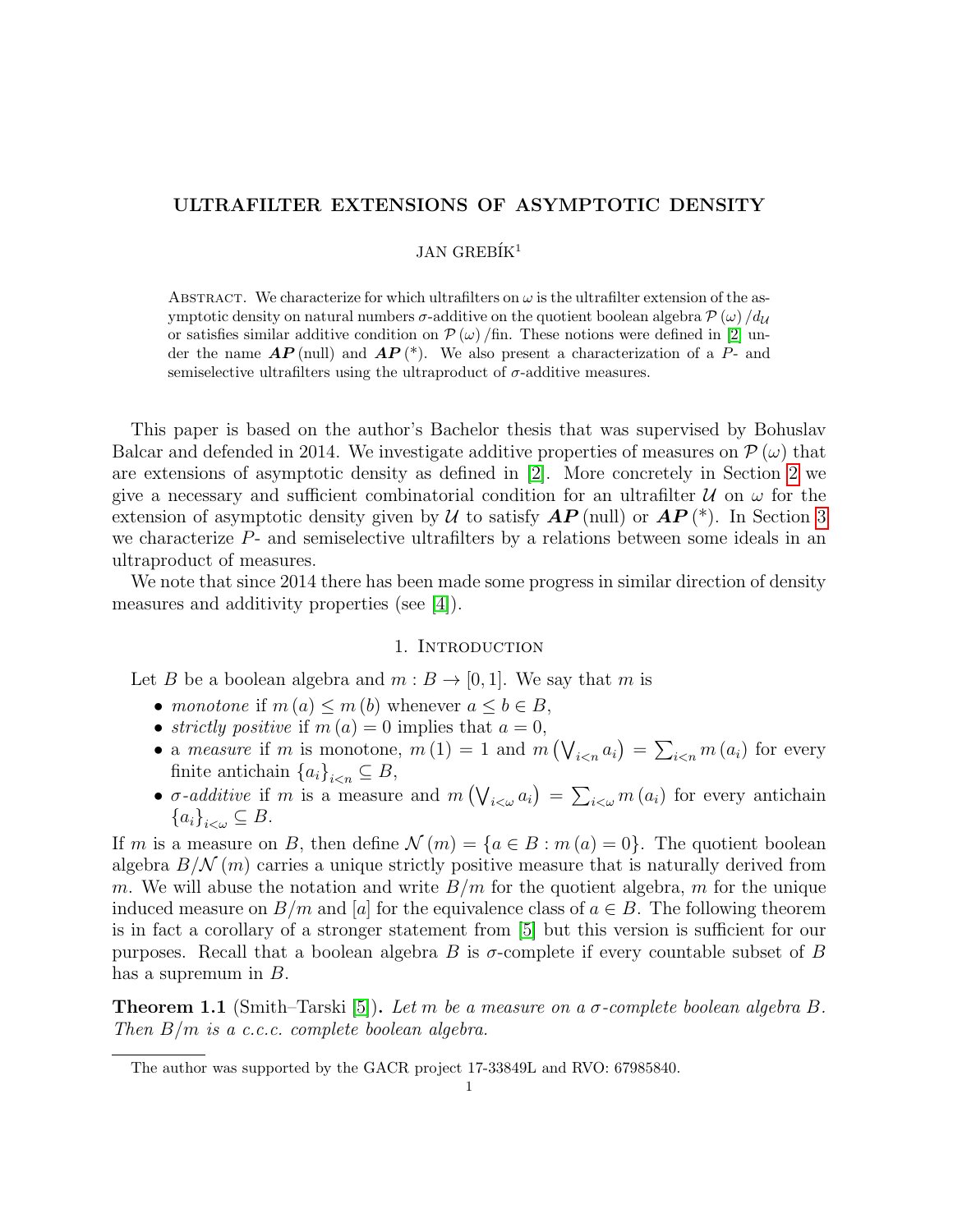### $2 \overline{G}$ REBÍK

We use  $\omega$  for the set of natural numbers. We write n for the set  $\{0, 1, ..., n-1\}$  and  $[r, s]$ for the set  ${n \in \omega : r \le n \le s}$  where  $r, s \in \mathbb{R}$ . Recall that a set  $A \subset \omega$  has an asymptotic density if

$$
\lim_{n \to \infty} \frac{|A \cap n|}{n}
$$

exists, and in that case we denote the value of the limit as  $d(A)$ . We say that a measure m on  $\mathcal{P}(\omega)$  is a density if it extends the asymptotic density, i.e.  $m(A) = d(A)$  for every  $A \subseteq \omega$ for which the asymptotic density exists. Note that a density m cannot be  $\sigma$ -additive on  $\mathcal{P}(\omega)$  because it has the value 0 on each atom. Since the algebra  $\mathcal{P}(\omega)/m$  is  $\sigma$ -complete by Theorem [1.1,](#page-0-0) it is natural to ask whether the density m is  $\sigma$ -additive on  $\mathcal{P}(\omega)/m$ . This question was considered in [\[2\]](#page-11-0) where the authors define two additive properties for measures on  $\mathcal{P}(\omega)$ .

**Definition 1.2.** [\[2\]](#page-11-0) A measure m on  $\mathcal{P}(\omega)$  satisfies  $\mathbf{AP}$  (null) if for every inclusion increasing sequence  ${A_n}_{n<\omega}$  of subsets of  $\omega$  there is  $B \subseteq \omega$  such that

- $\lim_{n\to\infty} m(A_n) = m(B),$
- $m(A_n \setminus B) = 0$  for every  $n < \omega$ .

If we can moreover find such B that also satisfies

•  $|A_n \setminus B| < \omega$  for every  $n < \omega$ ,

then we say that m satisfies  $AP(*)$ .

One can easily check that  $\bm{AP}$  (null) is equivalent with the  $\sigma$ -additivity of m on  $\mathcal{P}(\omega)/m$ . It is known (see [\[2\]](#page-11-0)) that there are densities that satisfy  $\overline{AP}$  (null) but there are also densities that fail to have  $AP$  (null). The question about  $AP(*)$  is more complicated since there is a model of ZFC in which no density satisfies  $AP(*)$ . On the other hand it is also consistent that densities satisfying  $AP$  (\*) do exist, for example the existence of a P-ultrafilter is sufficient.

**Definition 1.3.** Let  $\mathcal{U}$  be an ultrafilter on  $\omega$ . Define

$$
d_{\mathcal{U}}(A) = \mathcal{U} \cdot \lim \frac{|A \cap n|}{n}
$$

for every  $A \subseteq \omega$ .

We call densities of the form  $d_{\mathcal{U}}$  ultrafilter densities. All examples presented in [\[2\]](#page-11-0) are in fact ultrafilter densities. The aim of this paper is to give a complete combinatorial characterization of ultrafilters for which the ultrafilter densities satisfy  $\bm{AP}$  (null) or  $\bm{AP}$  (\*). Let us state here the case of  $AP$  (null) and postpone the more technical case of  $AP$  (\*) until the end of Section [2.](#page-2-0)

<span id="page-1-0"></span>**Definition 1.4.** We say that an ultrafilter U on  $\omega$  is  $\times$ -invariant if for all  $U \in U$  there is  $1 < k \in \omega$  such that

$$
kU = \bigcup_{n \in U} [kn, (k+1) n] \in \mathcal{U}.
$$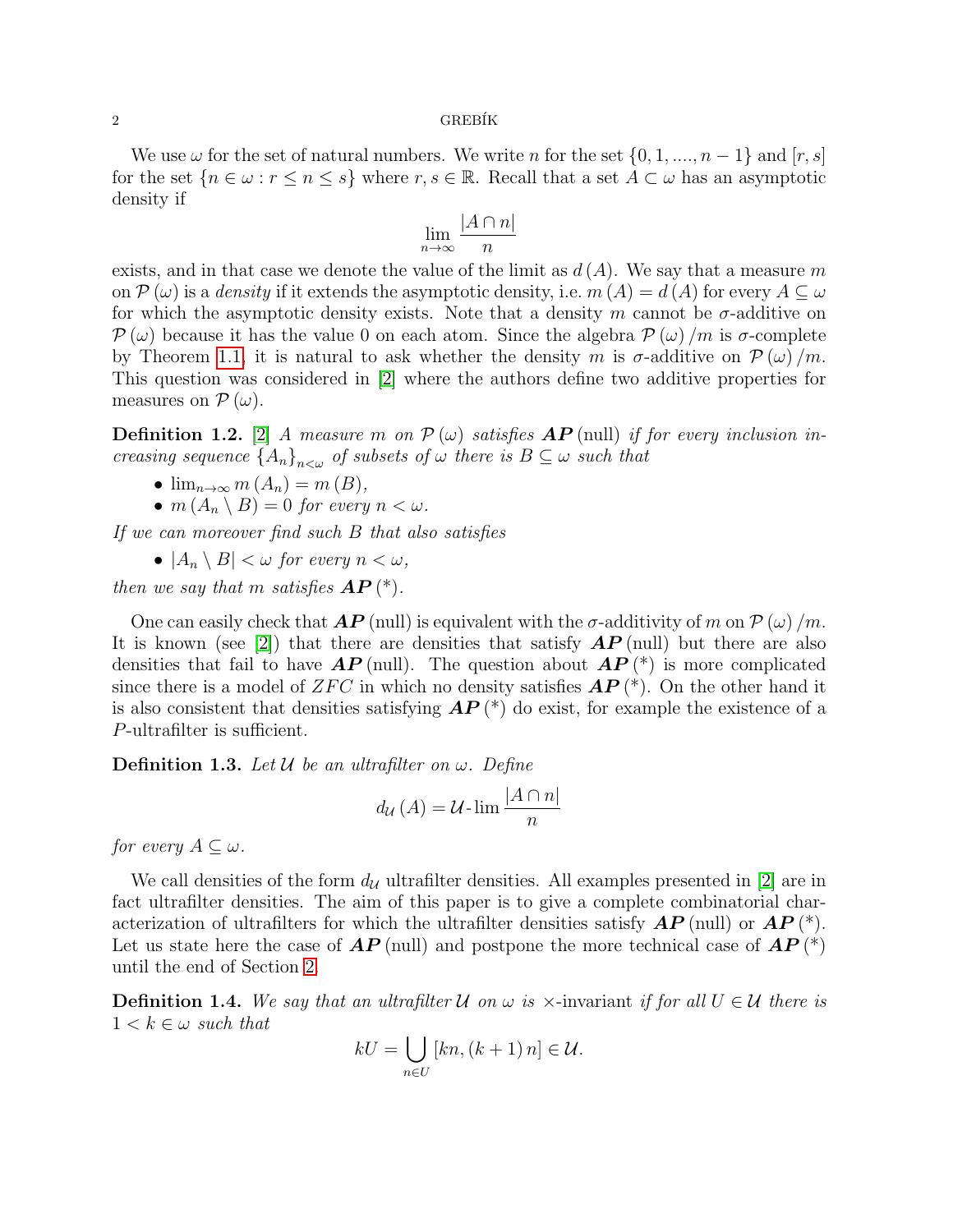The following is the main result of this paper and Section [2](#page-2-0) is devoted to the proof of this statement.

<span id="page-2-1"></span>**Theorem 1.5.** Let U be an ultrafilter on  $\omega$ . The following are equivalent

- $d_{\mathcal{U}}$  is  $\sigma$ -additive on  $\mathcal{P}(\omega) / d_{\mathcal{U}}$  (i.e. satisfies  $\mathbf{AP}$  (null)),
- $U$  is not  $\times$ -invariant.

# 2. Ultrafilter Densities

<span id="page-2-0"></span>In this section we present the proof of Theorem [1.5.](#page-2-1) We start with some general facts about ultrafilters on  $\omega$ . All ultrafilters considered in this section are non-principal.

<span id="page-2-4"></span>**Claim 2.1.** Let U be a  $\times$ -invariant ultrafilter (see Definition [1.4\)](#page-1-0). Then for every  $U \in \mathcal{U}$ there are infinitely many  $k < \omega$  such that

$$
kU = \bigcup_{n \in U} [kn, (k+1) n] \in \mathcal{U}.
$$

*Proof.* Assume that for a given  $U \in \mathcal{U}$  there is some maximal k such that  $kU \in \mathcal{U}$ . Then there must be some  $2 \leq l < \omega$  such that

$$
l(kU) = \bigcup_{m \in kU} [lm, (l+1) m] \subseteq \bigcup_{n \in U} [lkn, (l+1) (k+1) n] \in \mathcal{U}.
$$

Because U is an ultrafilter, there must be some  $p < \omega$  such that  $lk \leq p \leq (l + 1)(k + 1) - 1$ and  $pU \in \mathcal{U}$ . Now  $2k \leq lk \leq p$  contradicts the maximality of k.

In order to prove our main result we need to investigate which ultrafilters give rise to the same ultrafilter densities.

<span id="page-2-5"></span>**Definition 2.2.** Let  $U, V$  be ultrafilters. We say that U is close to V if for every  $U \in U$ and for every  $\epsilon > 0$  there is  $V \in \mathcal{V}$  such that

- for all  $x \in U$  there is  $y \in V$  such that  $\max \left\{ \left| \right. \right\}$  $1-\frac{x}{y}$  $\overline{y}$  $\Big\vert\,,\Big\vert1-\frac{y}{x}$  $\frac{y}{x}$  $\Big\} < \epsilon,$
- for all  $x \in V$  there is  $y \in U$  such that  $\max \left\{ \left| \right. \right\}$  $1-\frac{x}{y}$  $\overline{y}$  $\Big\vert \, , \Big\vert 1 - \frac{y}{x}$  $\frac{y}{x}$  $\Big\} < \epsilon.$

<span id="page-2-2"></span>**Claim 2.3.** Let  $U, V$  be ultrafilters. Then U is close to V if and only if

$$
U_{\epsilon}=\left\{x<\omega:\exists n\in U\;\;\max\left\{\left|1-\frac{n}{x}\right|,\left|1-\frac{x}{n}\right|\right\}<\epsilon\right\}\in\mathcal{V}
$$

for every  $\epsilon > 0$ .

<span id="page-2-3"></span>**Proposition 2.4.** The relation of being close is an equivalence relation on the set of ultrafilters.

*Proof.* Suppose that U is close to V but V is not close to U. Then there is  $\delta > 0$  and  $V \in V$ such that  $V_{\delta} \notin \mathcal{U}$ . Therefore  $B = \omega \setminus V_{\delta} \in \mathcal{U}$ . Then  $B_{\delta} \cap V = \emptyset$  because if  $x \in B_{\delta} \cap V$ , then there exists  $y \in B$  such that max  $\left\{ \right\}$  $1-\frac{x}{y}$  $\overline{y}$  $\Big\vert \, , \Big\vert 1 - \frac{y}{x}$  $\frac{y}{x}$  $\{\langle \xi \rangle \in \delta \text{ and also } x \in V \text{ implies } y \in \omega \setminus B. \}$ Claim [2.3](#page-2-2) gives us that  $B_\delta \cap V = \emptyset \in \mathcal{V}$ , a contradiction.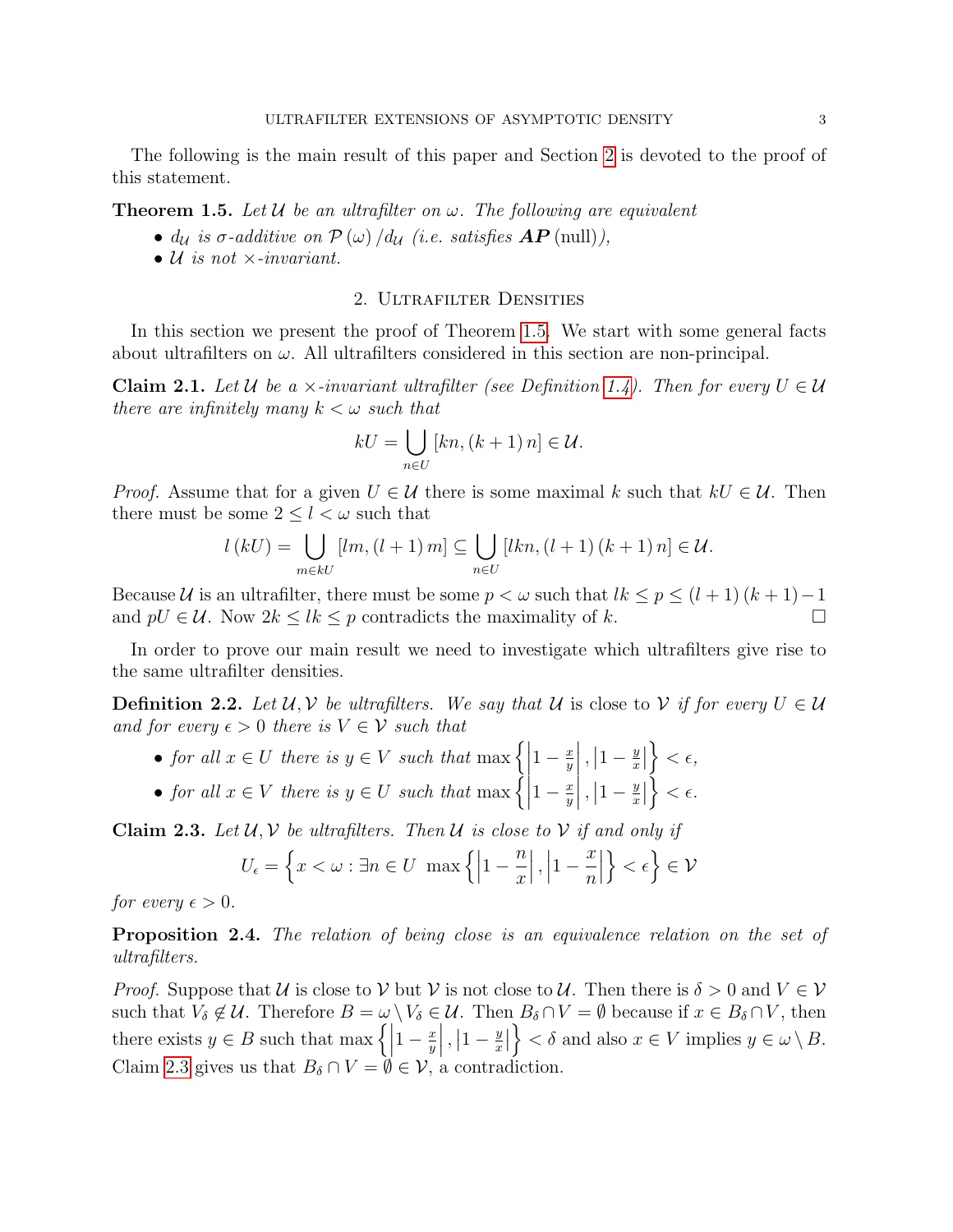4 GREB´IK

In order to prove that the relation is transitive first notice that

$$
U_{\epsilon} = \bigcup_{n \in U} \left[ n \left( 1 - \epsilon \right), \frac{n}{\left( 1 - \epsilon \right)} \right].
$$

Assume now that U is close to V, V is close to W and take  $U \in \mathcal{U}$ . We know that  $U_{\epsilon} \in \mathcal{V}$ and  $(U_{\epsilon})_{\epsilon} \in \mathcal{W}$  but

$$
U_{2\epsilon-\epsilon^2} = \bigcup_{n\in U} \left[ n\left(1-\epsilon\right)^2, \frac{n}{\left(1-\epsilon\right)^2} \right] \supseteq \left( U_{\epsilon} \right)_{\epsilon} \in \mathcal{W}.
$$

Since  $\epsilon > 0$  was arbitrary we see that U is close to W.

Once we have established Proposition [2.4](#page-2-3) we can write that a pair of ultrafilters  $\mathcal{U}, \mathcal{V}$  is *close* since the relation U is close to V is symmetric. Note also that  $U, V$  are close if and only if

$$
\langle \{U_{\epsilon}: U \in \mathcal{U}, \ \epsilon > 0\} \rangle = \langle \{V_{\epsilon}: V \in \mathcal{V}, \ \epsilon > 0\} \rangle,
$$

where  $\langle A \rangle$  denotes the filter generated by  $A \subseteq \mathcal{P}(\omega)$ .

**Theorem 2.5.** Let  $U, V$  be close ultrafilters. Then  $d_U = d_V$  and  $U$  is  $\times$ -invariant if and only if  $V$  is  $\times$ -invariant.

*Proof.* Let  $A \subseteq \omega$  and  $\epsilon > 0$  be given. Find a set  $U \in \mathcal{U}$  such that

$$
\left| d_{\mathcal{U}}(A) - \frac{|A \cap n|}{n} \right| < \epsilon
$$

holds for every  $n \in U$ . Since  $\mathcal{U}, \mathcal{V}$  are close, we have that  $U_{\epsilon} \in \mathcal{V}$ . Let  $x \in U_{\epsilon}$  and  $n \in U$ such that max  $\left\{ \left|1 - \frac{n}{x}\right\}$  $\frac{n}{x}$ ,  $\left|1-\frac{x}{n}\right|$  $\left| \frac{x}{n} \right| \} < \epsilon$ . We have

$$
\left| d_{\mathcal{U}}(A) - \frac{|A \cap x|}{x} \right| \le \left| d_{\mathcal{U}}(A) - \frac{|A \cap n|}{n} \right| + \left| \frac{|A \cap n|}{n} - \frac{|A \cap x|}{x} \right| < 3\epsilon
$$

because if for example  $n \leq x$ , then

$$
\left|\frac{|A\cap n|}{n} - \frac{|A\cap x|}{x}\right| \le \frac{|A\cap n|}{n} \left|1 - \frac{n}{x}\right| + \frac{x - n}{x} < \epsilon + \epsilon < 2\epsilon.
$$

We may conclude that  $d_{\mathcal{V}}(A) = d_{\mathcal{U}}(A)$ .

Next suppose that  $U$  is  $\times$ -invariant and let  $V \in V$  be given. We know from Claim [2.3](#page-2-2) that  $V_{\frac{1}{4}} = \left\{ y : \exists n \in V \; \max \left\{ \left| \right. \right. \right\}$  $1-\frac{n}{n}$  $\overline{y}$  $\left| , \left| 1 - \frac{y}{n} \right| \right|$  $\frac{y}{n}$  $\Big\} < \frac{1}{4}$  $\left\{\frac{1}{4}\right\} \in \mathcal{U}$ . Therefore using Claim [2.1](#page-2-4) there exists  $4 \leq k < \omega$  such that  $kV_{\epsilon} \in \mathcal{U}$ . We show that there are  $\delta > 0$  and  $3 \leq b < \omega$ such that

$$
(kV_{\epsilon})_{\delta} \subseteq \bigcup_{n \in V} [2n, bn].
$$

Once we have this the proof is finished because  $(kV_{\epsilon})_{\delta} \in \mathcal{V}$ . We describe how to find  $\delta$  and  $3 \leq b < \omega$  . By a simple computation it follows that

$$
V_{\epsilon} = \bigcup_{n \in V} \left[ n \left( 1 - \frac{1}{4} \right), \frac{n}{\left( 1 - \frac{1}{4} \right)} \right],
$$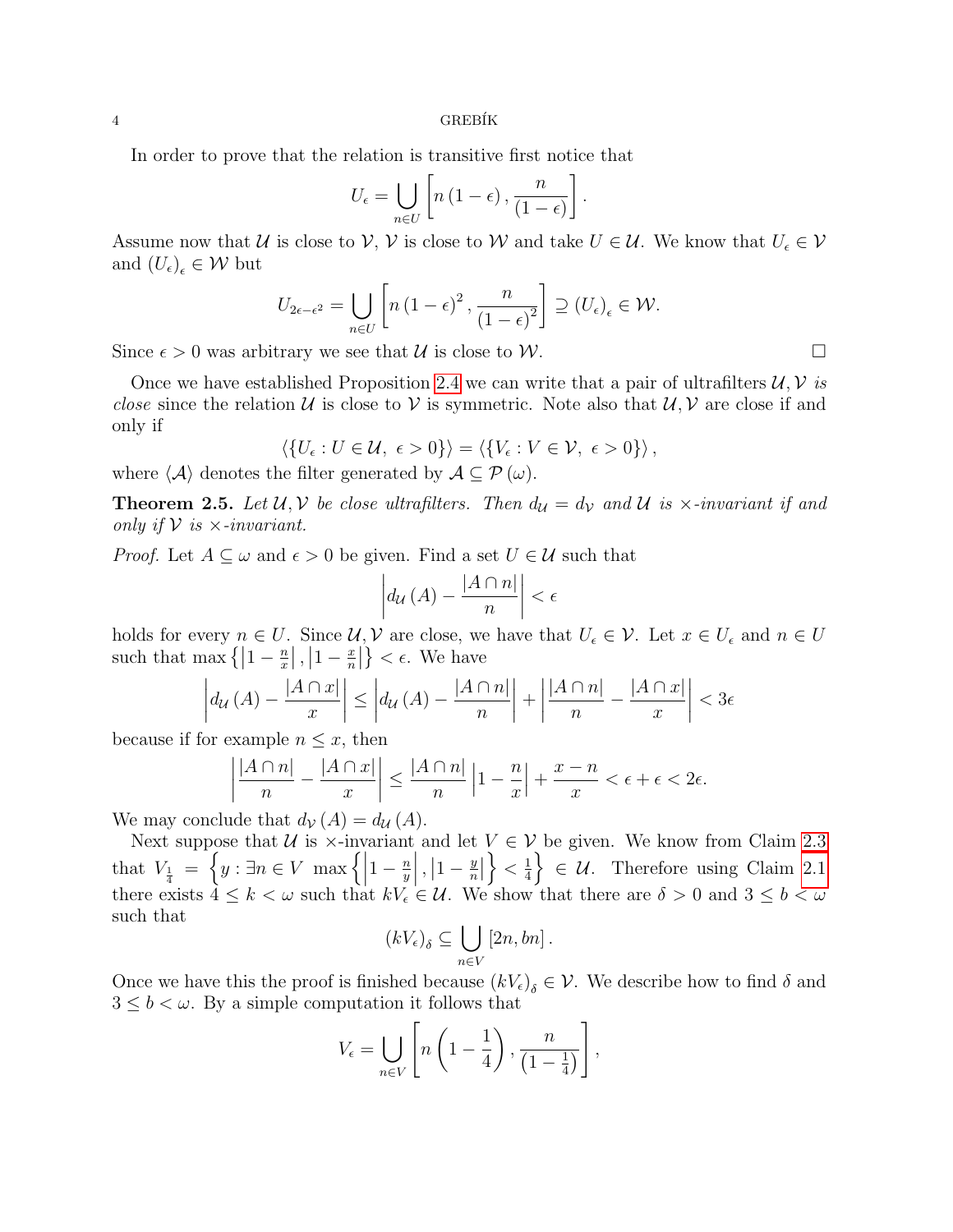therefore

$$
(kV_{\epsilon})_{\delta} = \bigcup_{n \in V} \left[ kn \left( 1 - \frac{1}{4} \right) \left( 1 - \delta \right), \frac{\left( k + 1 \right) n}{\left( 1 - \frac{1}{4} \right) \left( 1 - \delta \right)} \right]
$$

We see that if we choose  $\delta < \frac{1}{3}$  and  $b \geq \frac{(k+1)}{(1-\frac{1}{2})(1-\frac{1}{2})}$  $\frac{(k+1)}{(1-\frac{1}{4})(1-\delta)}$ , we have the desired conclusion. □

Next we show that close to any given ultrafilter there is a thin ultrafilter. Recall that an ultrafilter  $\mathcal V$  is thin if

$$
\inf_{V \in \mathcal{V}} \left\{ \limsup_{n \to \infty} \frac{F_V(n)}{F_V(n+1)} \right\} = 0,
$$

where  $F_A(n)$  is the n-th element of A, i.e.  $F_A$  is the enumerating function of A. Note that an ultrafilter V is thin if and only if there is a set  $V \in V$  such that

$$
\limsup_{n \to \infty} \frac{F_V(n)}{F_V(n+1)} < 1.
$$

Denote  $I_n = [2^n, 2^{n+1})$  for every  $n < \omega$ .

<span id="page-4-0"></span>**Proposition 2.6.** Let U be an ultrafilter. For every  $\epsilon, \delta > 0$  there is a set  $U \in \mathcal{U}$  such that for every  $x < y \in U$ 

$$
\frac{x}{y} < \epsilon \text{ or } \frac{x}{y} > 1 - \delta.
$$

*Proof.* Let  $\alpha : \omega \to \{0, 1\}$ . Inductively define intervals  $I_n^{\alpha | k}$  for  $k \in \omega$  as

- $I_n^{\alpha|0} := I_n$ ,
- for  $0 < k \leq n$  if  $\alpha (k-1) = 0$  put  $I_n^{\alpha |k}$  to be the left half of the interval  $I_n^{\alpha |k-1}$ ,
- for  $0 < k \leq n$  if  $\alpha(k-1) = 1$  put  $I_n^{\alpha|k}$  to be the right half of the interval  $I_n^{\alpha|k-1}$ ,
- for  $k > n$  put  $I_n^{\alpha|k} := I_n^{\alpha|n}$ .

There exists  $\alpha_{\mathcal{U}} : \omega \to \{0, 1\}$  such that for every  $k \in \omega$ 

$$
\bigcup_{n\in\omega}I_n^{\alpha_{\mathcal{U}}\restriction k}\in\mathcal{U}.
$$

Let  $x < y \in I_n^{\alpha}u^{k}$ . Since  $|I_n^{\alpha}u^{k}| = 2^{\max\{n-k,0\}}$  we have that

$$
\frac{x}{y} > \frac{2^n}{2^n + \left|I_n^{\alpha} u^{k}\right|} = \frac{2^n}{2^n + 2^{n-k}} = 1 - \frac{2^{n-k}}{2^n + 2^{n-k}} > 1 - \frac{1}{2^k}.
$$

Finally it is enough to observe that for every  $k < \omega$  and U there is  $A \subseteq \omega$  such that  $\bigcup_{n\in A} I_n \in \mathcal{U}$  and  $(A+j) \cap A = \emptyset$  for every  $j < k$ . If  $n < m \in A$ ,  $x \in I_n$  and  $y \in I_m$ , then

$$
\frac{x}{y} < \frac{2^{n+1}}{2^m} \le \frac{2^{n+1}}{2^{n+k}} \le \frac{1}{2^{k+1}}.
$$

To finish the proof it is enough to combine the two estimates.  $\Box$ 

We use the function  $\alpha_{\mathcal{U}}$  that was defined in the proof of Proposition [2.6](#page-4-0) for the next definition.

.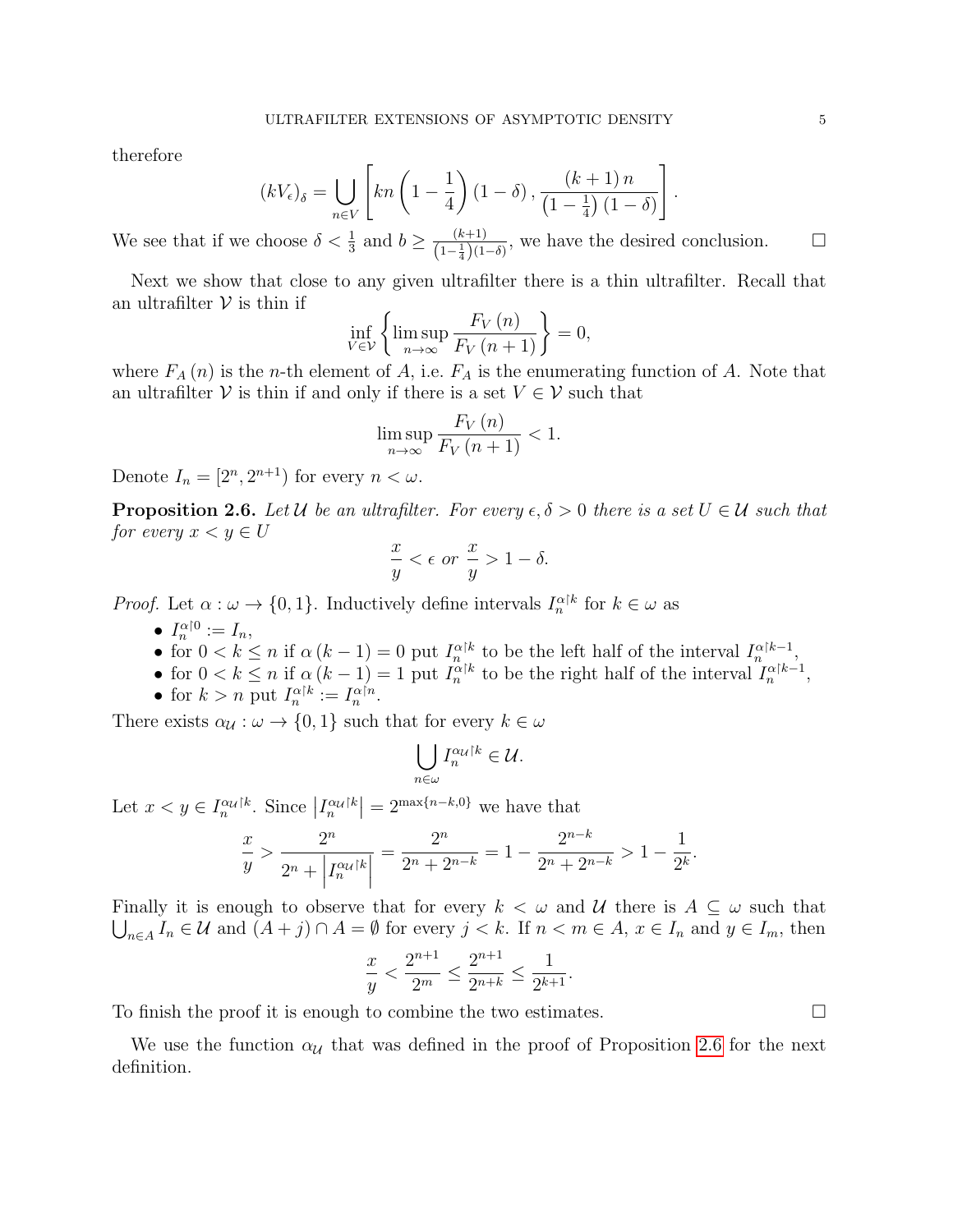**Definition 2.7.** Let U be an ultrafilter on  $\omega$ . Define the function  $\alpha_{\mathcal{U}}$  as in the proof of Proposition [2.6.](#page-4-0) Let

$$
A_{\mathcal{U}} = \bigcap_{k < \omega} \bigcup_{n < \omega} I_n^{\alpha_{\mathcal{U}}|k}
$$

.

The ultrafilter  $G(\mathcal{U})$  is defined by  $U \in G(\mathcal{U})$  if

$$
\bigcup \{I_n : I_n \cap U \cap A_{\mathcal{U}} \neq \emptyset\} \in \mathcal{U}.
$$

**Proposition 2.8.** Let U be an ultrafilter. Then  $G(\mathcal{U})$  is a thin ultrafilter and  $\mathcal{U}, G(\mathcal{U})$  are close.

*Proof.* From the definition it follows that  $G(\mathcal{U})$  is a non-principal ultrafilter and we have  $\limsup_{n\to\infty}\frac{F_{A_{\mathcal{U}}}(n)}{F_{A_{\mathcal{U}}}(n+1)}$  $\frac{F_{A_{\mathcal{U}}(n)}(n+1)}{F_{A_{\mathcal{U}}(n+1)}} < 1$ . Since  $A_{\mathcal{U}} \in G(\mathcal{U})$ , it follows that  $G(\mathcal{U})$  is thin.

Let  $\epsilon > 0$  and  $V \in G(\mathcal{U})$  be given. We may assume that  $V \subseteq A_{\mathcal{U}}$ . Find  $k < \omega$  such that  $\max\left\{\left|\right. \right.$  $1-\frac{x}{y}$  $\overline{y}$  $\Big\vert \ , \Big\vert 1-\frac{y}{x}$  $\frac{y}{x}$  $\{\epsilon \in \text{for every } n < \omega \text{ and every } x, y \in I_n^{\alpha|k}. \text{ Then}$ 

$$
V_{\epsilon} \supseteq U = \bigcup \left\{ I_n^{\alpha|k} : V \cap I_n^{\alpha|k} \neq \emptyset \right\} \in \mathcal{U}.
$$

 $\Box$ 

**Corollary 2.9.** Let U be an ultrafilter. Then  $d_{\mathcal{U}} = d_{G(\mathcal{U})}$  and U is  $\times$ -invariant if and only if  $G(\mathcal{U})$  is  $\times$ -invariant.

The last ingredient needed for the proof of Theorem [1.5](#page-2-1) is the ultraproduct of measures. Let us define for a non-principal ultrafilter  $\mathcal U$  a measure  $m_{\mathcal U}$  on the set  $\prod_{n\in\omega} \mathcal P(n)$  by putting

$$
m_{\mathcal{U}}(f) = \mathcal{U}\text{-}\lim_{n \to \infty} \frac{|f(n)|}{n},
$$

i.e. we are taking the measure ultraproduct of the sequence  $(\mathcal{P}(n))_{n\leq\omega}$  where each  $\mathcal{P}(n)$ is endowed with the normalized counting measure. Next we consider the embedding  $e: \mathcal{P}(\omega) \to \prod_{n \in \omega} \mathcal{P}(n)$  defined for  $A \subseteq \omega$  as  $e(A)(n) = A \cap n$ . Immediately from the definitions we have  $m_{\mathcal{U}}(e(A)) = d_{\mathcal{U}}(A)$ . Therefore the embedding e lifts to the quotients, i.e.

$$
e: \mathcal{P}\left(\omega\right)/d_{\mathcal{U}} \to \prod_{n \in \omega} \mathcal{P}\left(n\right)/m_{\mathcal{U}}.
$$

It is well-known that the measure  $m_{\mathcal{U}}$  on  $\prod_{n\in\omega}$   $\mathcal{P}(n)$  / $m_{\mathcal{U}}$  is  $\sigma$ -additive (see [\[3\]](#page-11-3)).

**Proposition 2.10.** Let U be a thin ultrafilter. Then the density  $d_{\mathcal{U}}$  is  $\sigma$ -additive if and only if the embedding e is isomorphism.

*Proof.* Let  $f \in \prod_{n \in \omega} \mathcal{P}(n)$  and  $\epsilon > 0$  be given. We show that there is  $A \subseteq \omega$  such that  $|m_{\mathcal{U}}(e(A) \Delta f)| < \epsilon$ . Because U is thin, there is  $U \in \mathcal{U}$  such that

$$
\frac{F_U(n)}{F_U(n+1)} < \epsilon.
$$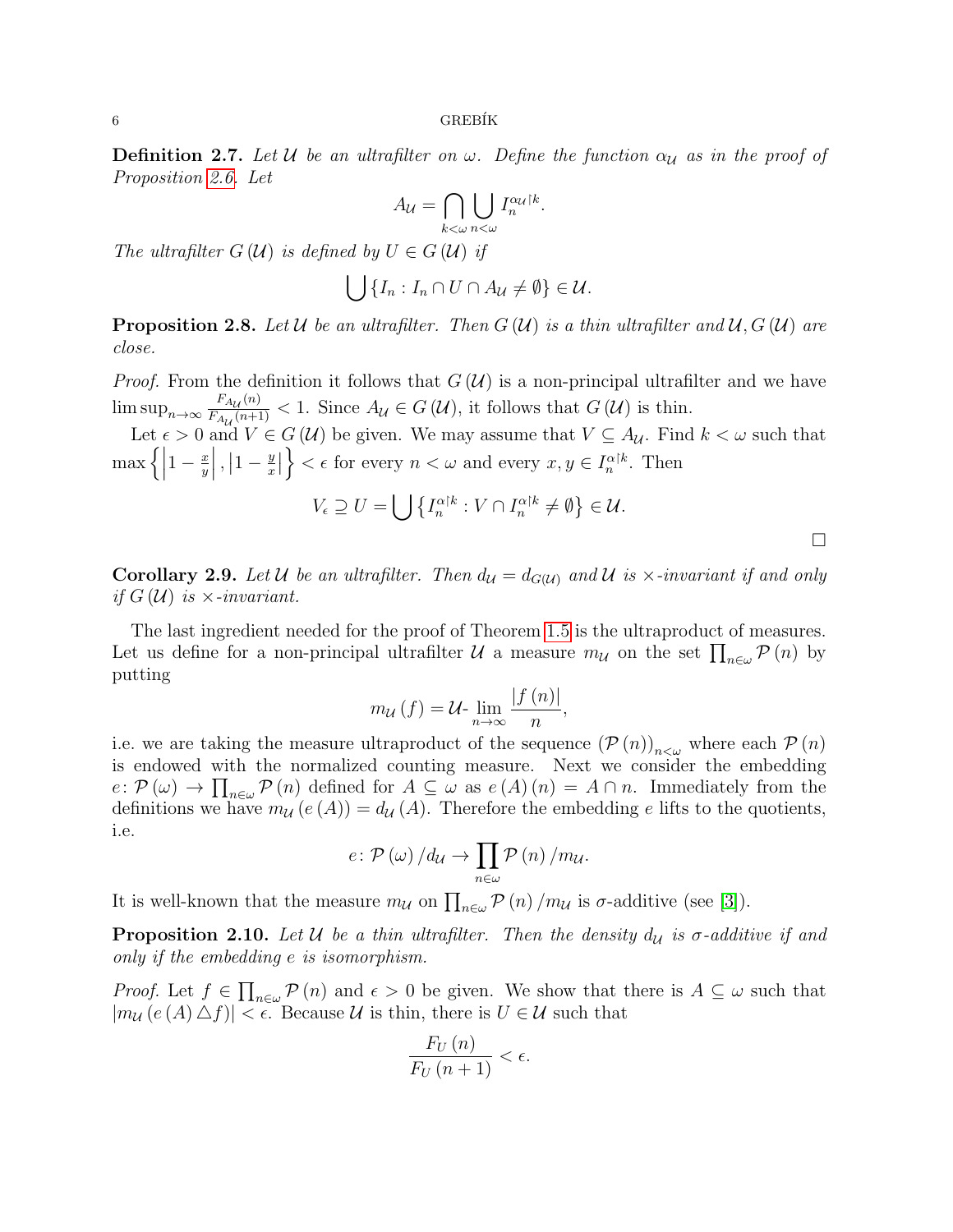We define

$$
A := \bigcup_{n < \omega} \left( \left[ F_{U(n)}, F_{U(n+1)} \right] \cap f \left( F_U \left( n + 1 \right) \right) \right)
$$

.

We have for every  $n < \omega$  that

$$
\left| \frac{\left| \left( e\left( A\right) \left( F_{U}\left( n+1\right) \right) \right) \triangle f\left( F_{U}\left( n+1\right) \right) \right| }{F_{U}\left( n+1\right)} \right| \leq \frac{F_{U}\left( n\right) }{F_{U}\left( n+1\right)} < \epsilon.
$$

This implies that  $e(P(\omega)/d_{\mathcal{U}})$  is dense in  $\prod_{n\in\omega}P(n)/m_{\mathcal{U}}$ , therefore  $d_{\mathcal{U}}$  is  $\sigma$ -additive if and only if e is surjective.

We are now ready to prove our main result.

*Proof of Theorem [1.5.](#page-2-1)* Assume first that  $U$  is thin and not  $\times$ -invariant. We show that e is onto. Let  $f \in \prod_{n \in \omega} \mathcal{P}(n)$ . We find  $A \subseteq \omega$  such that  $|m_{\mathcal{U}}(e(A) \triangle f)| = 0$ . Let  $U \in \mathcal{U}$  such that for every  $3 \leq k < \omega$  is

$$
U_k = \left(\omega \setminus \bigcup_{n \in U} [2n, kn]\right) \cap U \in \mathcal{U}
$$

and  $\frac{F_U(n)}{F_U(n+1)} < \frac{1}{2}$  $\frac{1}{2}$ . Define

$$
A = \bigcup_{n < \omega} ([F_U(n), F_U(n + 1)] \cap f (F_U(n + 1))).
$$

Let  $m \in U_k$ . Choose the largest  $n \in U$  such that  $n < m$ . Then by definition of  $U_k$  we have that  $\frac{n}{m} < \frac{1}{k}$  $\frac{1}{k}$ . Note that  $m \in U$ . Therefore by the definition of A we have the estimate

$$
\frac{|e(A)(m)\,\triangle f(m)|}{m} \leq \frac{n}{m} < \frac{1}{k},
$$

and the claim follows.

Assume on the other hand that  $U$  is thin and  $\times$ -invariant. There is a decreasing sequence  ${U_k}_{k<\omega}\subseteq \mathcal{U}$  such that  $\frac{F_{U_k}(n)}{F_{U_k}(n+1)}$  $\frac{F_{U_k}(n)}{F_{U_k}(n+1)} < \frac{1}{2^{k+1}}$  $\frac{1}{2^{k+1}}$ . Define

$$
A_k = \bigcup_{n \in U_k} \left[ \frac{n}{2^{k+1}}, \frac{n}{2^k} \right].
$$

We have  $d_{\mathcal{U}}(A_k) < \frac{1}{2^k}$  $\frac{1}{2^k}$ . Assume that there is  $A \subseteq \omega$  such that  $d_{\mathcal{U}}(A_k \setminus A) = 0$  and  $d_{\mathcal{U}}(A) < \frac{1}{8}$  $\frac{1}{8}$  for every  $3 < k < \omega$ , i.e. A is a candidate for the upper bound of the sequence  ${A_k}_{3 < k < \omega}$ . Let  $U = \left\{ n : \frac{|A \cap n|}{n} \leq \frac{1}{8} \right\}$  $\frac{1}{8}$ . There must be  $16 \leq l < \omega$  such that  $W = \begin{pmatrix} \end{pmatrix}$  $[ln,(l + 1) n] \in \mathcal{U}.$ 

Consider now the smallest  $k < \omega$  such that  $l + 1 < 2<sup>k</sup>$ . Define  $V = U_k \cap W \in \mathcal{U}$ . Since for  $n \in V$  there is  $m \in U$  such that  $lm \leq n \leq (l+1) m < 2<sup>k</sup>m$  and  $\left\lceil \frac{n}{2^{k+l}} \right\rceil$  $\frac{n}{2^{k+1}}, \frac{n}{2^{k-1}}$  $\left[\frac{n}{2^{k-1}}\right] \subseteq A_{k-1} \cup A_k,$ we have

n∈U

$$
\frac{n}{2^{k+1}} \leq \frac{m}{2}, \ m \leq \frac{n}{2^{k-1}}.
$$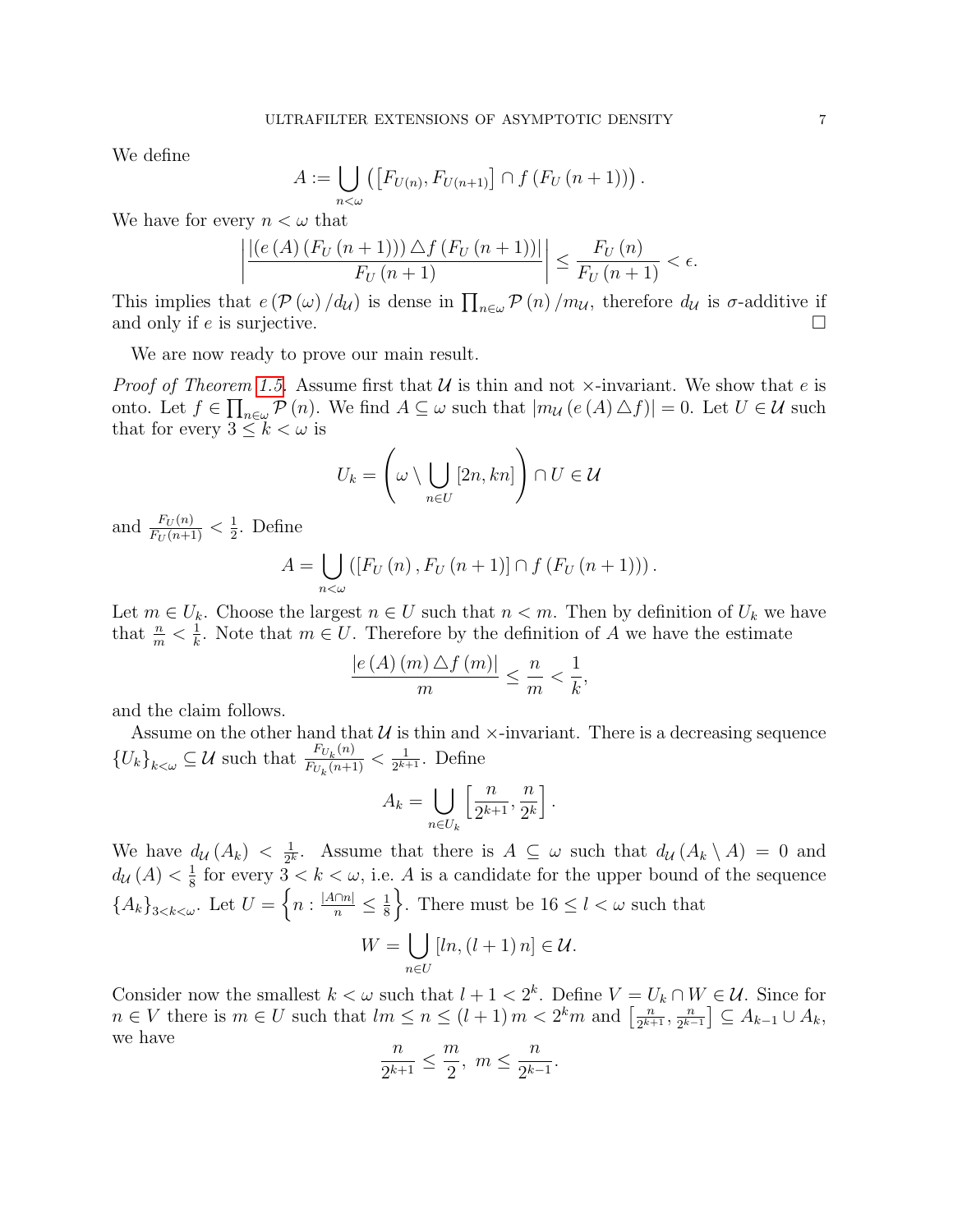$8$  GREBÍK

Therefore  $\left\lceil \frac{m}{2} \right\rceil$  $\left[\frac{m}{2},m\right] \subseteq A_{k-1} \cup A_k$ . Since  $m \in U$ , we must have

$$
\frac{|A \cap m|}{m} \le \frac{1}{8},
$$

and therefore

$$
\left|\left[\frac{m}{2},m\right]\setminus A\right| \le \frac{3m}{8}.
$$

Finally we can conclude that

$$
\frac{|((A_{k-1}\cup A_k)\setminus A)\cap n|}{n}\geq \frac{3m}{8n}\geq \frac{3}{8(l+1)}
$$

for  $n \in V$ . This is a contradiction with the properties of A. We conclude that there is no upper bound for  $\{A_k\}_{3\leq k\leq \omega}$  such that its measure is less than  $\frac{1}{8}$ , consequently  $d_{\mathcal{U}}$  is not  $\sigma$ -additive.

**Corollary 2.11** ([\[2\]](#page-11-0)). Let U be an ultrafilter that contains a thin set, i.e. a set A such that  $\lim_{n\to\infty} \frac{F_A(n)}{F_A(n+1)} = 0$ . Then  $d_{\mathcal{U}}$  satisfies  $\mathbf{AP}$  (null).

An example of an ultrafilter U such that  $d_{\mathcal{U}}$  does not satisfy  $\mathbf{AP}$  (null) was presented in [\[2\]](#page-11-0) (the construction is due to Fremlin).

Our aim is now to characterize those ultrafilters U such that  $d<sub>U</sub>$  satisfies  $AP(*)$ . For that we need the following observation. Recall that an ultrafilter  $\mathcal U$  is a P-ultrafilter if every decresaing sequence  ${U_i}_{i \leq \omega} \subseteq \mathcal{U}$  has a pseudointersection  $U \in \mathcal{U}$ ,

**Proposition 2.12** ([\[2\]](#page-11-0)). Let U be an ultrafilter that contains a thin set. Then  $d<sub>U</sub>$  has  $\bm{AP}$  (\*) if and only if U is a P-ultrafilter.

<span id="page-7-0"></span>Claim 2.13. Let  $U$  be a thin P-ultrafilter. Then  $U$  contains a thin set.

*Proof.* Let  ${U_k}_{k<\omega}\subseteq \mathcal{U}$  be a decreasing sequence such that  $\frac{F_{U_k}(n)}{F_{U_k}(n+1)}$  $\frac{F_{U_k}(n)}{F_{U_k}(n+1)} < \frac{1}{k}$  $\frac{1}{k}$  for every  $k < \omega$ . Take the pseudointersection U of  ${U_k}_{k\leq \omega}$ . Then for every  $k < \omega$  there is  $n_0 < \omega$  such that for every  $n > n_0$ 

$$
\frac{F_U(n)}{F_U(n+1)} < \frac{1}{k}
$$

 $\Box$ 

<span id="page-7-1"></span>**Proposition 2.14.** Let  $U$  be an ultrafilter. Then the following are equivalent

- $G(\mathcal{U})$  is a P-ultrafilter,
- $d_{\mathcal{U}}$  has  $AP$  (\*).

*Proof.* Assume that  $G(\mathcal{U})$  is a P-ultrafilter. By the Claim [2.13](#page-7-0) it must contain a thin set and by Proposition [2.13](#page-7-0)  $d_{\mathcal{U}}$  has  $\mathbf{AP}$  (\*).

Assume that  $d_{\mathcal{U}}$  has  $\mathbf{AP}$  (\*). Again by Proposition [2.13](#page-7-0) it is enough to show that  $G(\mathcal{U})$ contains a thin set. Fix a decreasing sequence of  ${U_k}_{k\lt\omega}\subseteq G(\mathcal{U})$  such that

$$
\frac{F_{U_k}(n)}{F_{U_k}(n+1)} < \frac{1}{k+1}
$$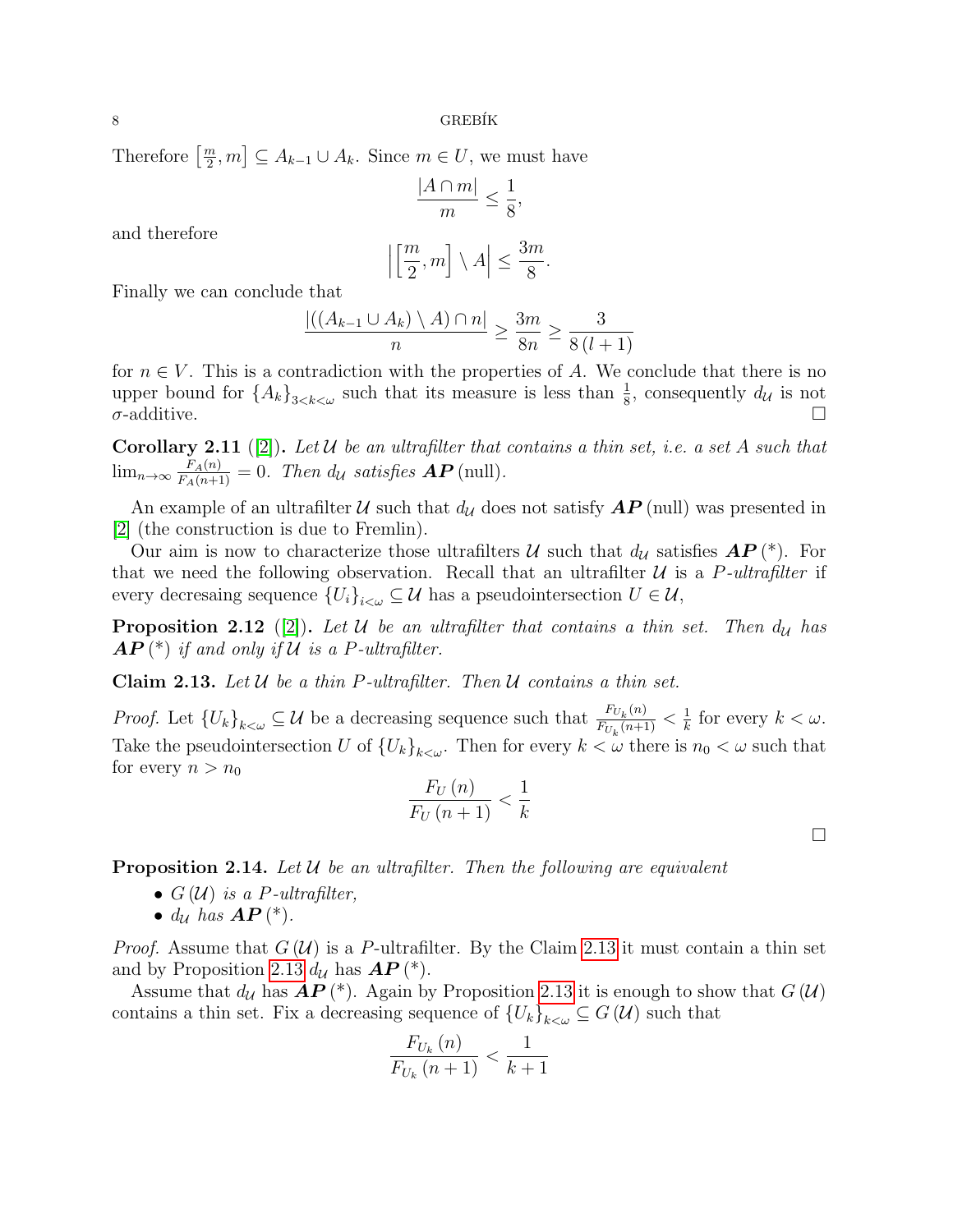and define

$$
A_k = \bigcup_{n \in U_k} \left[ \frac{n}{2}, n \right].
$$

One can easily verify that  $\{A_k\}_{k\leq\omega}$  is a decreasing sequence such that  $\lim_{k\to\infty} d_{\mathcal{U}}(A_k) = \frac{1}{2}$ . By the property  $\mathbf{AP}$  (\*) there is a set  $A \subseteq \omega$  such that  $|A \setminus A_k| < \omega$  and  $d_{\mathcal{U}}(A) = \frac{1}{2}$  (here we use the property  $AP$ <sup>(\*)</sup>) for decreasing rather than increasing sequences). Define

$$
U = \left\{ n \in U_3 : \left[ \frac{n}{2}, n \right] \cap A \neq \emptyset \right\}.
$$

We must show that  $U \in G(\mathcal{U})$  and U is thin. Assume that  $U \notin G(\mathcal{U})$ . Then  $U_3 \setminus U \in G(\mathcal{U})$ . For  $n \in U_3 \setminus U$  we have

$$
\frac{|A \cap n|}{n} \le \frac{1}{4},
$$

which is a contradiction with  $d_{\mathcal{U}}(A) = \frac{1}{2}$ . To prove that U is thin it is enough to observe that  $|A \setminus A_k| < \omega$  implies  $|U \setminus U_k| < \omega$ .

<span id="page-8-0"></span>**Definition 2.15.** We say that ultrafilter U is close to a P-ultrafilter if for every decreasing sequence  ${U_k}_{k\in\mathbb{N}} \subseteq \mathcal{U}$  and every  $\epsilon > 0$  there is  $U \in \mathcal{U}$  such that  $|U \setminus (U_k)_{\epsilon}| < \omega$  for all  $k \in \mathbb{N}$ .

Note that the ambiguity in the Definition [2.15](#page-8-0) with respect to the Definition [2.2](#page-2-5) is justified by the following claims. It follows that if  $\mathcal U$  is close to a P-ultrafilter, then we can find a P-ultrafilter V such that U is close to V, in particular we can take  $V = G(\mathcal{U})$ .

<span id="page-8-1"></span>**Claim 2.16.** Let  $U$  be thin and close to a P-ultrafilter. Then  $U$  is a P-ultrafilter.

*Proof.* Let  ${U_k}_{k<\omega}\subseteq \mathcal{U}$  be a decreasing sequence and assume that  $\frac{F_{U_0}(n)}{F_{U_0}(n+1)}$  $\frac{F_{U_0}(n)}{F_{U_0}(n+1)} < \frac{1}{2}$  $\frac{1}{2}$ . Find a pseudointersection U of  $\Big\{ (U_k)_{\frac{1}{4}}$ o . We claim that  $V = U \cap U_0$  is a pseudointersection of  ${U_k}_{k\lt\omega}$ . To see this fix  $k<\omega$ . We know that there is some m such that  $U\setminus m\subseteq (U_k)_{\epsilon}$ . Let  $x \in U_0 \cap (U \setminus m)$ . There is  $y \in (U_k)_{\frac{1}{4}}$  such that max  $\left\{ \left| \begin{array}{c} 1 \end{array} \right|$  $1-\frac{x}{y}$  $\overline{y}$  $\Big|$ ,  $\Big|1-\frac{y}{x}\Big|$  $\frac{y}{x}$  $\Big\} < \frac{1}{4}$  $\frac{1}{4}$ . Note that  $y \in U_0$  because the sequence is decreasing. From the properties of  $U_0$  we have that  $x = y$ . This implies that  $V \setminus m \subseteq U_k$  which finishes the proof.

<span id="page-8-2"></span>**Claim 2.17.** Let  $\mathcal{U}, \mathcal{V}$  be close ultrafilters. Then  $\mathcal{U}$  is close to a P-ultrafilter if and only if  $V$  is close to a P-ultrafilter.

*Proof.* Assume that  $U, V$  are close and U is close to a P-ultrafilter. Let  ${V_k}_{k\lt\omega}\subseteq V$  and  $\epsilon > 0$  are given. Choose  $\delta_0, \delta_1, \delta_2 > 0$  such that  $1 - \epsilon < (1 - \delta_0) (1 - \delta_1) (1 - \delta_2)$ . Then by simple computation we have for every  $A \subseteq \omega$ 

$$
((A_{\delta_0})_{\delta_1})_{\delta_2} = \bigcup_{n \in A} \left[ (1 - \delta_0) (1 - \delta_1) (1 - \delta_2) n, \frac{n}{(1 - \delta_0) (1 - \delta_1) (1 - \delta_2)} \right] \subseteq
$$
  

$$
\subseteq \bigcup_{n \in A} \left[ (1 - \epsilon) n, \frac{n}{(1 - \epsilon)} \right] = A_{\epsilon}.
$$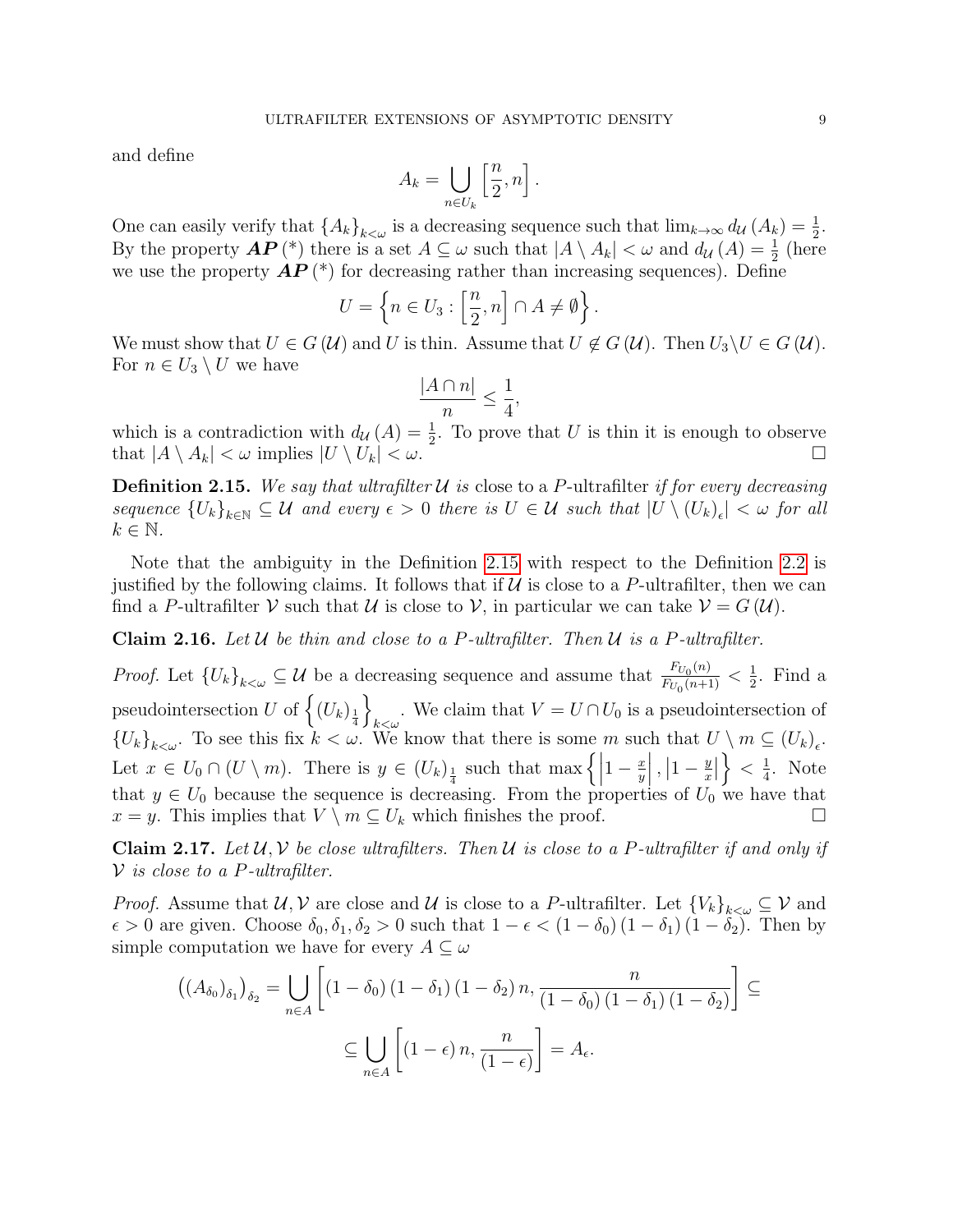10 GREB´IK

Because  $\mathcal{U}, \mathcal{V}$  are close, we have  $\{(V_k)_{\delta_0}\}_{k\leq\omega}\subseteq\mathcal{U}$ . By the assumption on  $\mathcal{U}$  there is a pseudointersection V of  $\left\{ \left( \left( V_{k}\right) _{\delta_{0}}\right) _{\delta_{1}}\right\}$ o . One can easily check that  $V_{\delta_2}$  is a pseudointersection of  $\Big\{\big( \big( (V_k)_{\delta_0} \big)_{\delta_1}$  $\setminus$  $\delta_2$  $\mathcal{L}$  $_{k<\omega}$ . Since  $\mathcal{U}, \mathcal{V}$  are close,  $V_{\delta_2} \in \mathcal{V}$  and  $\left\{ \left( ((V_k)_{\delta_0})_{\delta_1} \right)_{\delta_1} \right\}$  $\setminus$  $\delta_2$  $\mathcal{L}$  $_{k<\omega}$  $\subseteq \mathcal{V}$ . So  $V_{\delta_2}$  is also a pseudointersection of  $\{(V_k)_{\epsilon}$  $\{k\}_{k\leq\omega}\subseteq\mathcal{V}.$ 

**Theorem 2.18.** An ultrafilter U is close to a P-ultrafilter if and only if  $d<sub>U</sub>$  has  $AP(*)$ .

*Proof.* Combine Proposition [2.14,](#page-7-1) Claim [2.16](#page-8-1) and Claim [2.17.](#page-8-2)

Corollary 2.19. There is a P-ultrafilter if and only if there exists ultrafilter density that satisfies  $AP$  (\*).

**Question 2.20.** Does the existence of a density that satisfies  $AP(*)$  imply the existence of a P-ultrafilter?

### 3. ULTRAPRODUCTS

<span id="page-9-0"></span>In the last section we show how certain special properties of ultrafilters may affect properties of some ideals in the measure ultraproduct. Recall that for a sequence  $(B_i, m_i)_{i \lt \omega}$  of  $\sigma$ -complete boolean algebras with measures (not necessarily strictly positive or  $\sigma$ -additive) and for  $\mathcal U$  an ultrafilter on  $\omega$  we define the ultraproduct measure  $m_{\mathcal U}$  on  $\prod_{i<\omega} B_i$  as

$$
m_{\mathcal{U}}(f) = \mathcal{U}\text{-}\lim m_i(f(i))
$$

for  $f \in \prod_{i<\omega} B_i$ .

There are several natural ideals that one may assign to the product. In order to keep the presentation as straightforward as possible we make the assumption that  $(B_i, m_i) = (B, m)$ for every  $i < \omega$  where B is a  $\sigma$ -complete boolean algebra with a measure m. Given an ultrafilter  $\mathcal U$  on  $\omega$  we define

$$
\bullet \mathcal{N}_{\mathcal{U}} = \{ f \in B^{\omega} : m_{\mathcal{U}}(f) = 0 \},
$$

- $\mathcal{Z} = \{ f \in B^{\omega} : \lim_{i < \omega} m(f(i)) = 0 \},\$
- $M_{\mathcal{U}} = \{f \in B^{\omega} : \{i : m(f(i)) = 0\} \in \mathcal{U}\},\$

• 
$$
\mathcal{I}_{\mathcal{U}} = \{ f \in B^{\omega} : \bigwedge_{U \in \mathcal{U}} \bigvee_{i \in U} f(i) \}.
$$

We summarize basic relations between these ideals.

**Proposition 3.1.** Let  $(B, m)$  be a  $\sigma$ -complete boolean algebra with a  $\sigma$ -additive and strictly positive measure. Then  $\mathcal{Z},\mathcal{M}_{\mathcal{U}}\subseteq \mathcal{N}_{\mathcal{U}}$  and  $\mathcal{M}_{\mathcal{U}}\subseteq \mathcal{I}_{\mathcal{U}}\subseteq \mathcal{N}_{\mathcal{U}}$ .

*Proof.* The only case that does not follow immediately from the definitions is  $\mathcal{I}_U \subseteq \mathcal{N}_U$ . Let  $f \notin \mathcal{N}_{\mathcal{U}}$ . Then

$$
\inf_{U \in \mathcal{U}} m\left(\bigvee_{i \in U} f(i)\right) = c > 0.
$$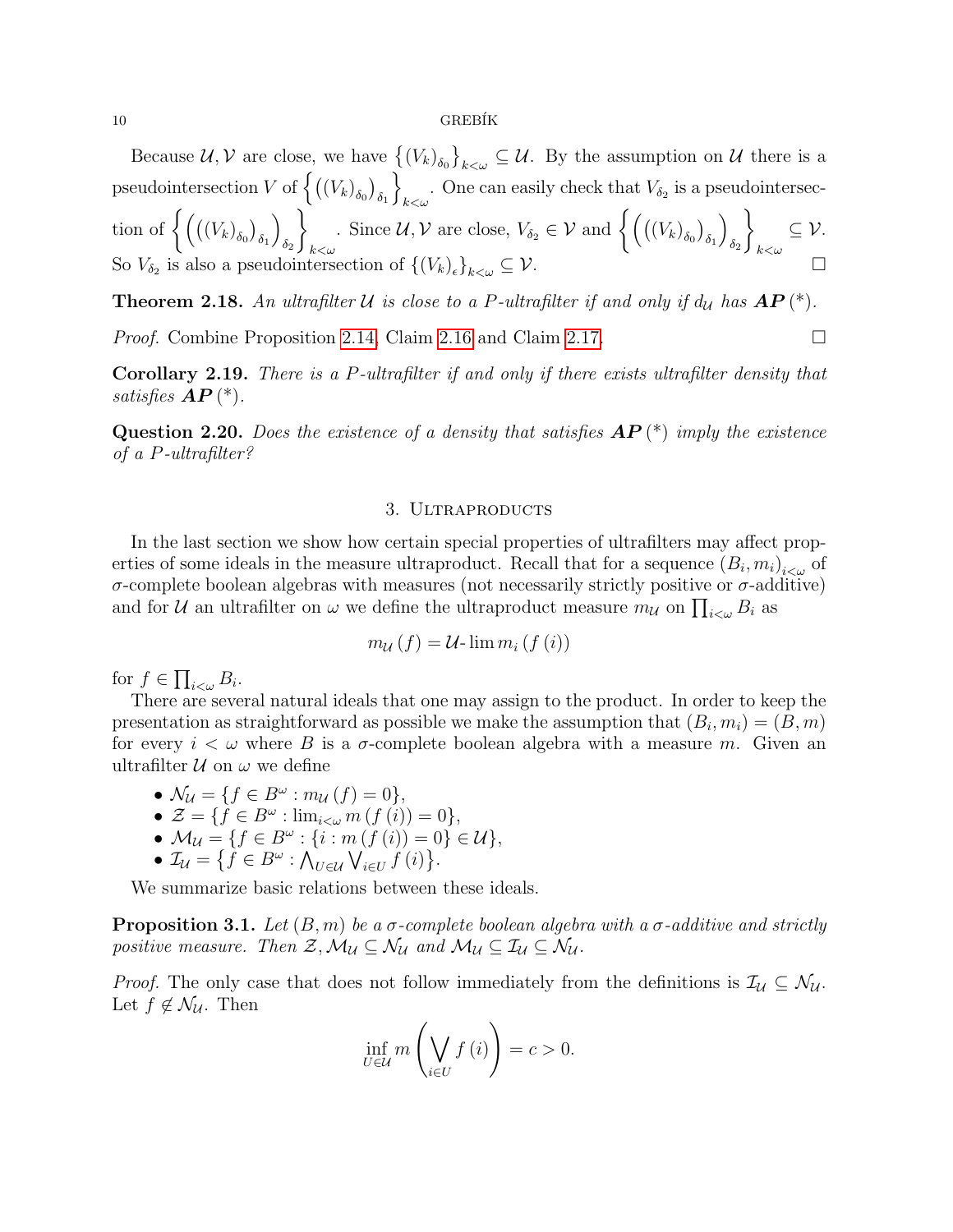Take a decreasing sequence  ${U_k}_{k\lt\omega}\subseteq\mathcal{U}$  such that

$$
\lim_{k \to \infty} m\left(\bigvee_{i \in U_k} f(i)\right) = c.
$$

Since the sequence  $\left\{\bigvee_{i\in U_k}f(i)\right\}_{k\leq\omega}$  is also decreasing there must be some  $b\in B$  such that  $b \leq \bigvee_{i \in U_k} f(i)$  for every  $k < \omega$  and  $m(b) = c$ . We show that  $d \leq \bigvee_{i \in U} f(i)$ for every  $U \in \mathcal{U}$ , this finishes the proof. Assume that there is some  $U \in \mathcal{U}$  such that  $b \not\leq \bigvee_{i \in U} f(i) = a$ . Then  $m(b \setminus a) = \epsilon > 0$  and therefore

$$
\lim_{k \to \infty} m\left(\bigvee_{i \in U_k \cap U} f(i)\right) = c - \epsilon
$$

which is a contradiction.  $\Box$ 

Let U be a non-principal ultrafilter on  $\omega$ . We say that U is

• semi-selective if for every  ${a_n}_{n<\omega}$  of positive real numbers such that  $\mathcal{U}$ - $\lim_{n\to\infty} a_n =$ 0 there is  $U \in \mathcal{U}$  such that  $\sum_{n \in U} a_n < \infty$ .

**Theorem 3.2.** Let  $(B, m)$  be a  $\sigma$ -complete infinite boolean algebra with a  $\sigma$ -additive strictly positive measure and  $U$  an ultrafilter on  $\omega$ . Then the following hold

- U is a P-ultrafilter if and only if  $\mathcal{N}_u = \mathcal{Z} + \mathcal{M}_u = \{f \vee g : f \in \mathcal{Z}, g \in \mathcal{M}_u\},\$
- U is semi-selective if and only if  $\mathcal{I}_u = \mathcal{N}_u$ .

*Proof.* To prove the first claim notice that it is enough for each  $f \in \mathcal{N}_U$  find a set  $U \in \mathcal{U}$ such that  $\lim_{i\in U} m(f(i)) = 0$ . Under the assumption that B is infinite, this is possible if and only if  $U$  is P-ultrafilter.

 $\sum_{i\in U} m(f(i)) < \infty$  and therefore Let U be a semi-selective ultrafilter and  $f \in \mathcal{N}_{\mathcal{U}}$ . Then there is  $U \in \mathcal{U}$  such that

$$
\bigwedge_{n<\omega}\bigvee_{i\in(U\setminus n)}f(i)=0.
$$

Let U be not semi-selective. There must be a sequence  ${a_i}_{i\leq \omega}$  of positive real numbers such that  $U$ - lim  $a_i = 0$  and for every  $U \in \mathcal{U}$  is  $\sum_{i \in U} a_i = \infty$ . Take a sequence  ${b_i}_{i \lt \omega} \subseteq B$ such that  $m(b_i) = a_i$  and  ${b_i}_{i \leq \omega}$  is independent (see for example [\[1\]](#page-11-4)). We have for every  $U \in \mathcal{U}$  that

$$
m\left(1 - \bigvee_{i \in U} f(i)\right) = m\left(\bigwedge_{i \in U} (1 - f(i))\right) = \prod_{i \in U} m\left(1 - f(i)\right) = 0.
$$

Therefore  $\bigvee_{i\in U} f(i) = 1$  and  $f \in \mathcal{N}_U \setminus \mathcal{I}_U$ .